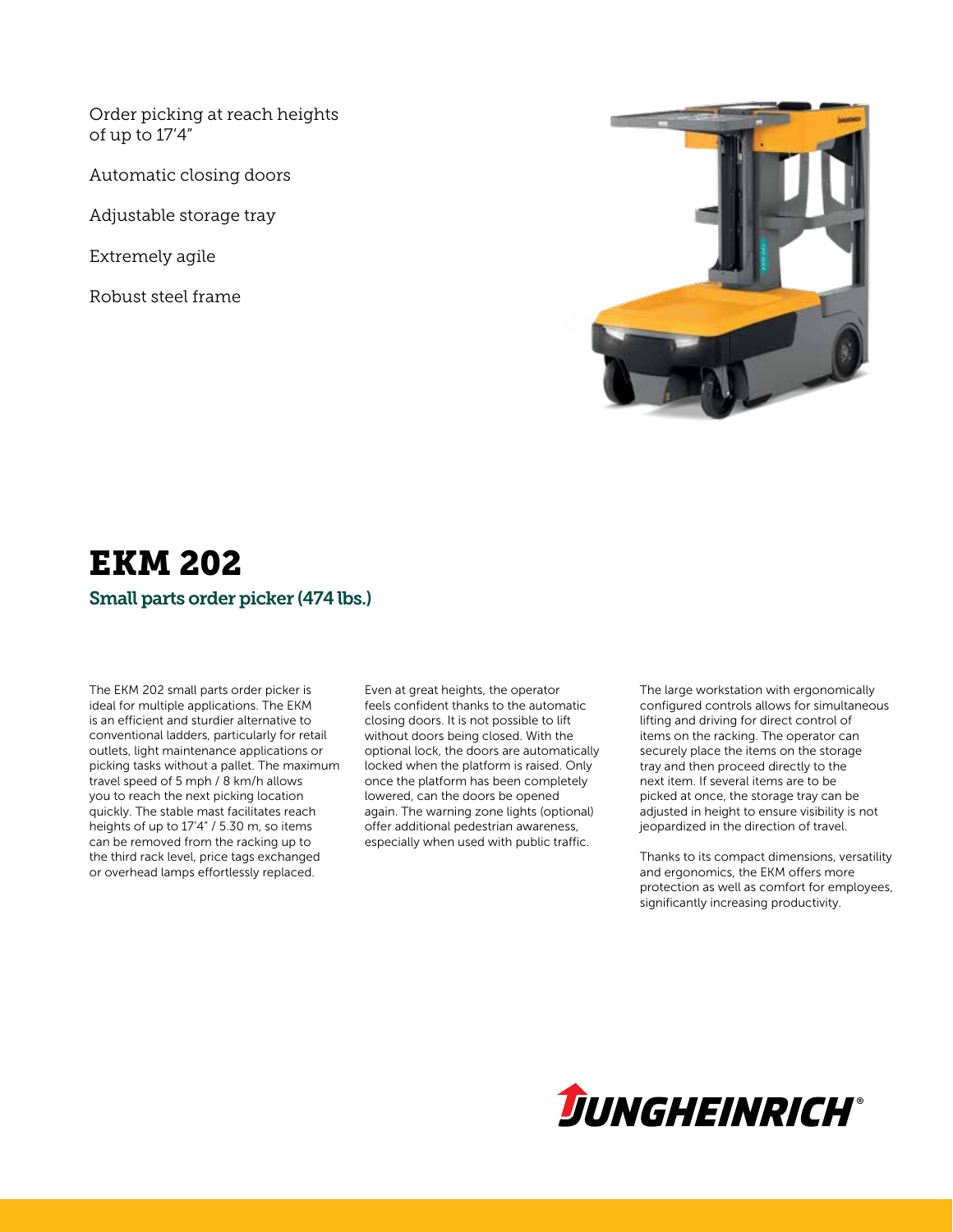# **EKM 202**



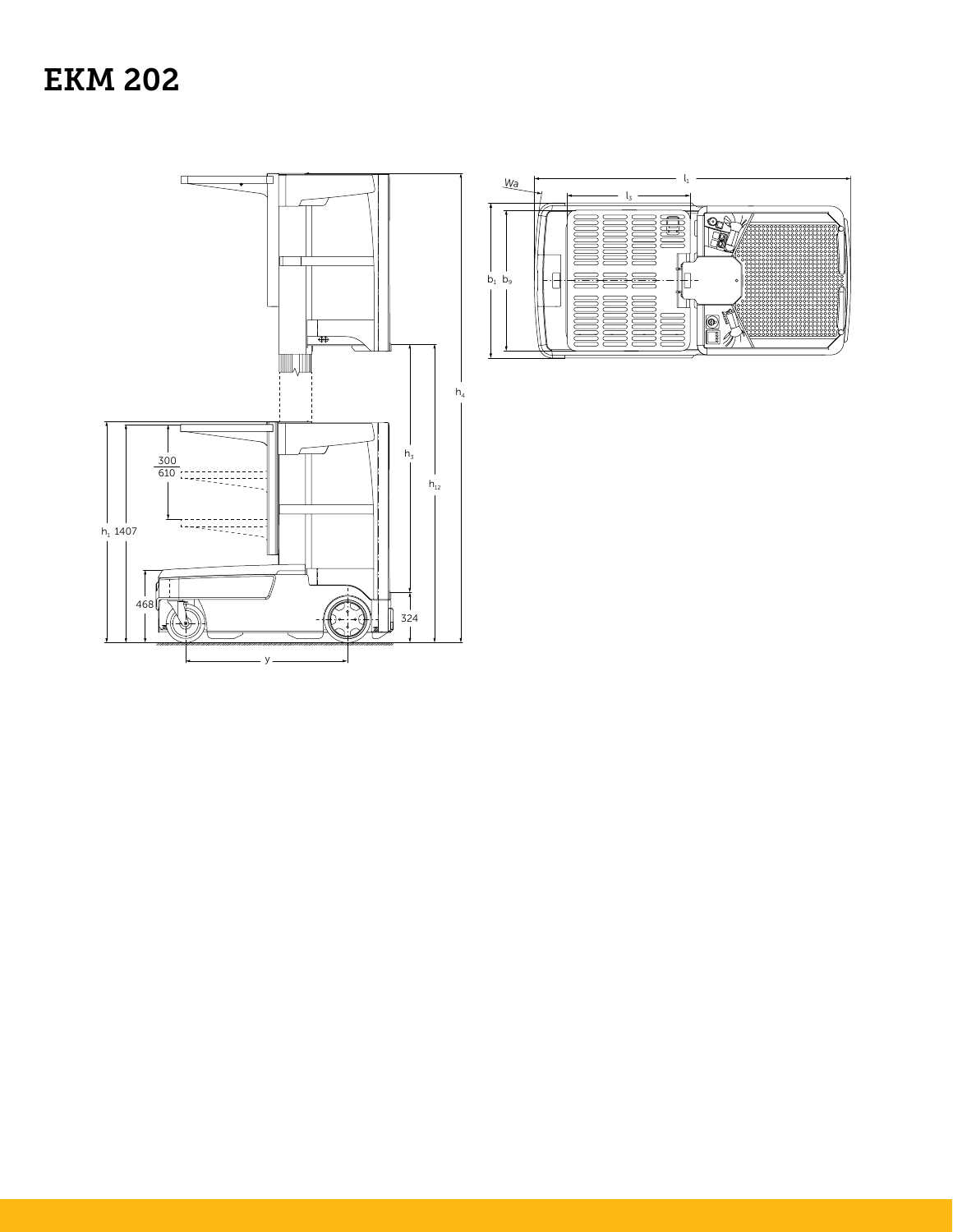## Technical Data as of: 01/2019

|                              | $1.1\,$   | Manufacturer                                    |                |               |               | Jungheinrich®     |             |
|------------------------------|-----------|-------------------------------------------------|----------------|---------------|---------------|-------------------|-------------|
| Characteristics              | $1.2\,$   | Manufacturer's type designation                 |                |               |               | <b>EKM 202</b>    |             |
|                              | $1.3\,$   | <b>Drive</b>                                    |                |               |               | electric          |             |
|                              | $1.4\,$   | Operator type                                   |                |               | order pickers |                   |             |
|                              | $1.5\,$   | Load capacity / rated load                      |                | lbs           | kg            | 474               | 0.215       |
|                              | 1.9       | Wheelbase                                       | y              | in            | mm            | 41.1              | 1,045       |
|                              | 2.1       | Service weight                                  |                | lbs           | kg            | 1,356             | 615         |
| Weights                      | 2.3       | Axle loading, unloaded front / rear             |                | lbs           | kg            | $551 - 805$       | $250 - 365$ |
| Wheels,<br>Chassis           | $3.2$     | Tire size, front                                |                | in            | mm            | $9.8 \times 2.0$  | 250 x 50    |
|                              | $3.3$     | Tire size, rear                                 |                | in            | mm            | $11.8 \times 2.6$ | 300 x 65    |
|                              | 3.5       | Wheels, number front rear $(x =$ driven wheels) |                |               |               | 2/2x              |             |
|                              | 4.4       | Lift                                            | $h_3$          | $\mathsf{in}$ | mm            | 118               | 3,000       |
|                              | 4.5       | Height, mast extended                           | $h_4$          | in            | mm            | 174               | 4,426       |
|                              | 4.8       | Seat height / standing height                   |                | in            | mm            | 12.8              | 324         |
|                              | 4.14      | Standing height, raised                         | $h_{12}$       | in            | mm            | 130               | 3,324       |
| Dimensions                   | 4.19      | Overall length                                  | $\mathsf{l}_1$ | in            | mm            | 60                | 1,528       |
|                              | 4.21      | Overall width                                   | b <sub>1</sub> | in            | mm            | 30                | 750         |
|                              | 4.32      | Ground clearance center of wheelbase            |                | in            | mm            | $2.6\,$           | 65          |
|                              | 4.35      | Outside turning radius                          | W <sub>a</sub> | in            | mm            | 49.2              | 1,250       |
|                              | 4.38.2    | Order picking height                            |                | $\mathsf{in}$ | mm            | 208               | 5,283       |
|                              | 4.38.12   | Platform length                                 | $\mathsf{l}_3$ | in            | mm            | 23                | 595         |
|                              | 4.38.12.2 | Platform width                                  |                | in            | mm            | 27                | 681         |
|                              | $5.1\,$   | Travel speed, loaded / unloaded                 |                | mph           | km/h          | $\overline{5/5}$  | 8/8         |
|                              | $5.2\,$   | Lift speed, loaded / unloaded                   |                | ft/min $ m/s$ |               | 49.2 / 49.2       | 0.25 / 0.25 |
| Performance<br><b>Motors</b> | 5.3       | Lowering speed, loaded / unloaded               |                | ft/min $ m/s$ |               | 41.3 / 41.3       | 0.21 / 0.21 |
|                              |           |                                                 |                |               |               |                   |             |
|                              |           |                                                 |                |               |               |                   |             |
|                              | $6.1\,$   | Drive motor rating S <sub>2</sub> 60 min.       |                |               | kW            | 1.0               |             |
|                              | $6.2$     | Lift motor rating at $S_3$ 10%                  |                | kW            |               | 2.2               |             |
|                              | $6.4$     | Battery voltage, nominal capacity K5            |                | V/Ah          |               | 24 / 192          |             |
|                              | 6.5       | Battery weight                                  |                | lbs           | kg            | 265               | 120         |
|                              | $8.1\,$   | Type of drive control                           |                |               |               | AC speedCONTROL   |             |
| Other                        |           |                                                 |                |               |               |                   |             |
|                              |           |                                                 |                |               |               |                   |             |
|                              |           |                                                 |                |               |               |                   |             |